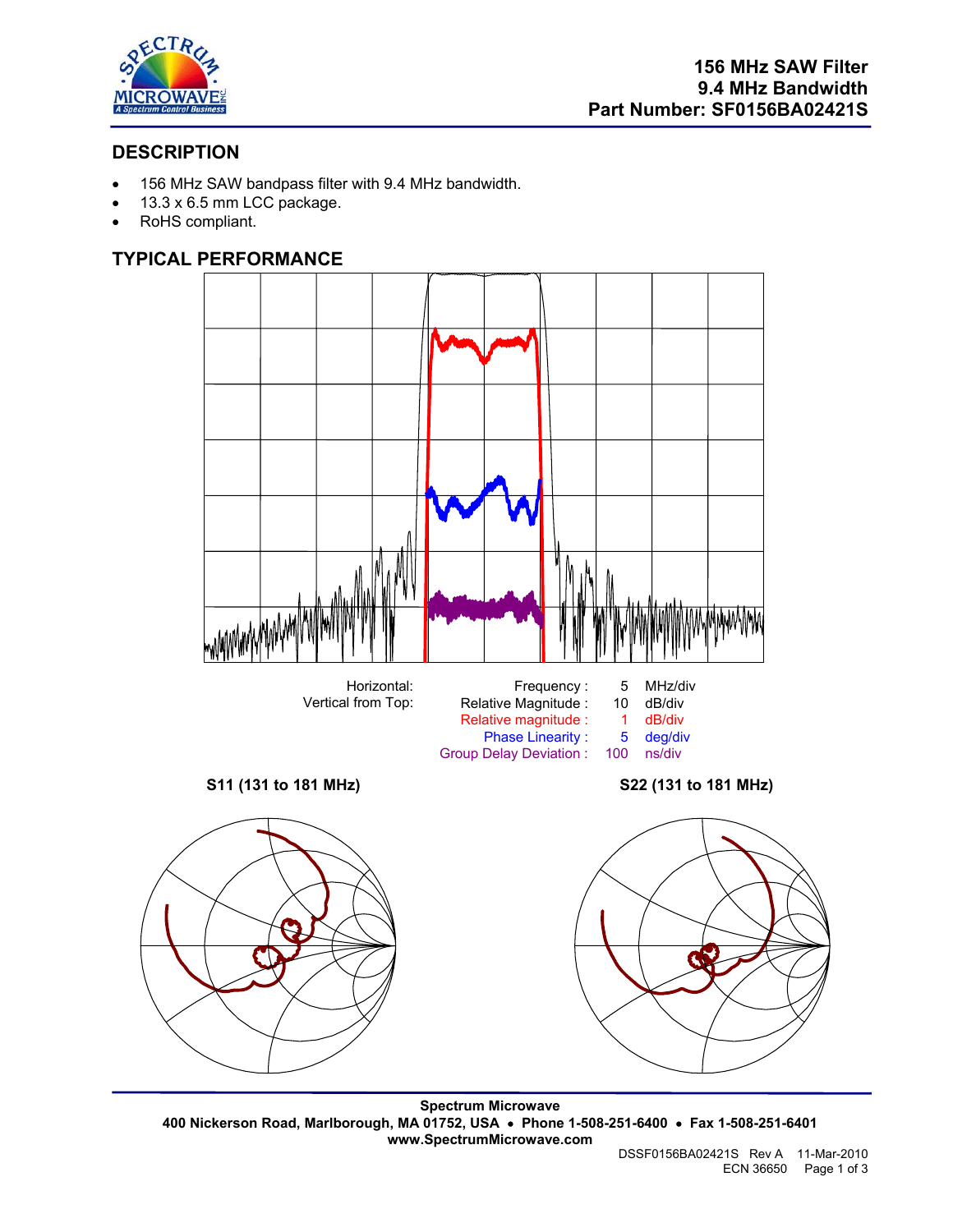

## **SPECIFICATION**

| Parameter                                | Min  | <b>Typ</b> | Max  | <b>Units</b> |
|------------------------------------------|------|------------|------|--------------|
| Center Frequency (Fc)                    |      | 156.00     |      | <b>MHz</b>   |
| Minimum Insertion Loss <sup>2</sup>      |      | 20.6       | 22.0 | dB           |
| 1 dB Bandwidth                           | 9.40 | 9.80       |      | <b>MHz</b>   |
| Amplitude Variation (151.3 to 160.7 MHz) |      | 0.6        | 1.0  | dB p-p       |
| Group Delay Ripple (151.3 to 160.7 MHz)  |      | 80         | 150  | ns p-p       |
| Relative Attenuation at 141.0 MHz        | 45   | 48         |      | dB           |
| Relative Attenuation at 149.7 MHz        | 40   | 45         |      | dB           |
| Relative Attenuation at 162.3 MHz        | 40   | 45         |      | dB           |
| Relative Attenuation at 171.0 MHz        | 45   | 48         |      | dB           |
| <b>Ultimate Rejection</b>                | 50   | 54         |      | dB           |
| Ambient Temperature (Tref)               |      | 25         |      | °С           |
| Source and Load Impedance                |      | 50         |      | Ω            |

Notes: 1. Average of the lower and upper 3 dB band edge frequencies.

- 2. All dB values are referenced to the insertion loss.
- 3. Specifications are valid for a temperature of 23C.
- 4. Typical change of filter frequency response with temperature is Δf = (T-T<sub>ref)</sub>\*Tc\*Fc, in ppm.

### **MAXIMUM RATINGS**

| Parameter                                              | Mm  |       | мах | Uniis  |
|--------------------------------------------------------|-----|-------|-----|--------|
| Storage Temperature Range                              | -40 | 25    | 85  | $\sim$ |
| Operating Temperature Range                            | -10 | 25    | 65  | $\sim$ |
| Temperature Coefficient of Frequency (Tc) <sup>4</sup> | -   | $-23$ |     | ppm/°C |
| Input Power Level                                      | -   | 10    | 13  | dBm    |



#### Notes:

- 1. Recommend use of 2% tolerance matching components.
- 2. Component values are for reference only and may change depending on board layout.

**Spectrum Microwave 400 Nickerson Road, Marlborough, MA 01752, USA** • **Phone 1-508-251-6400** • **Fax 1-508-251-6401 www.SpectrumMicrowave.com**